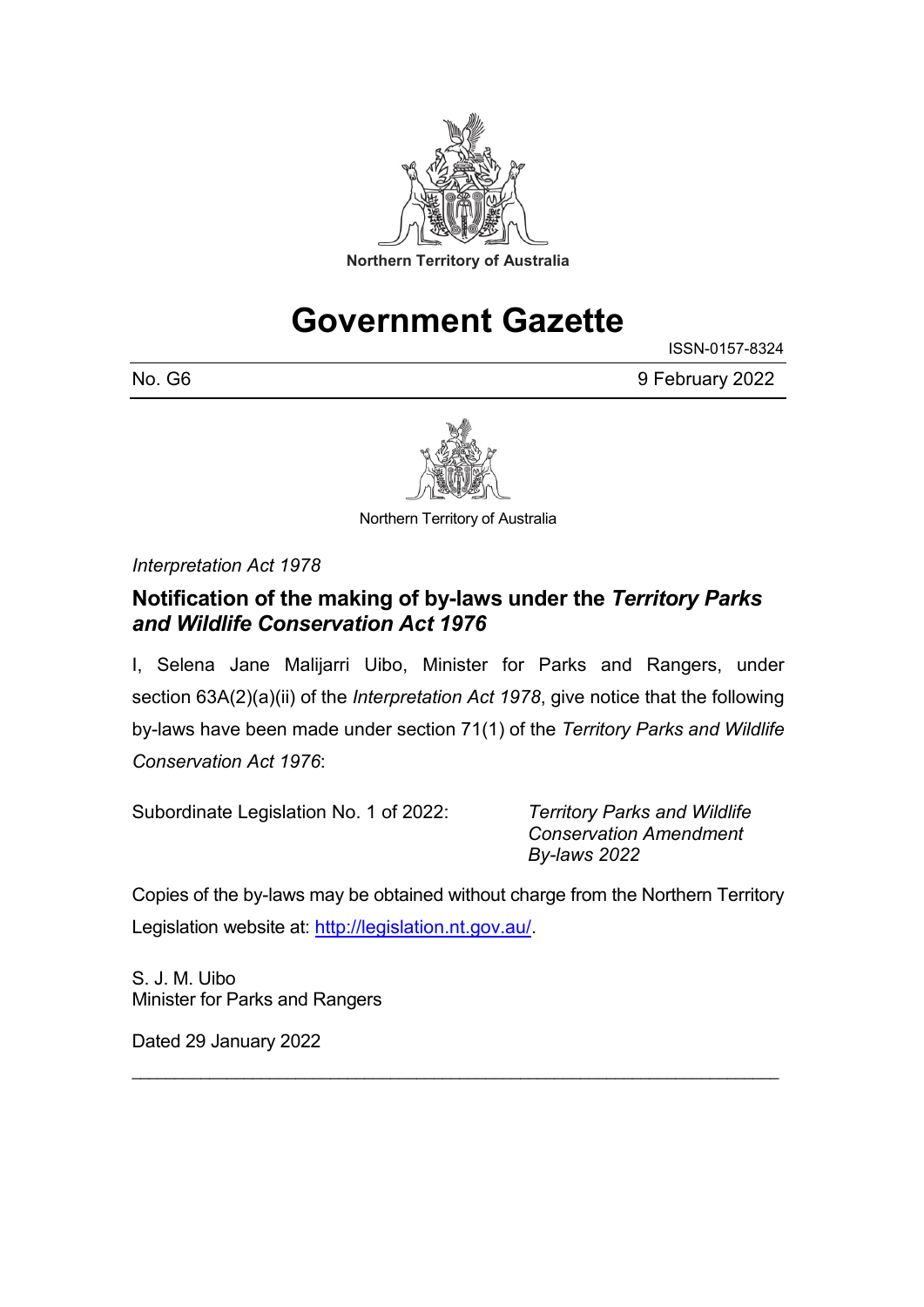

Northern Territory of Australia

#### *Professional Standards Act 2004*

#### **Notification: Law Society of South Australia Professional Standards Scheme**

I, Selena Jane Malijarri Uibo, Attorney-General and Minister for Justice, under section 13(1) of the *Professional Standards Act 2004* and with reference to section 14(1)(a) of the Act, give notice that:

- (a) a scheme entitled "Law Society of South Australia Professional Standards Scheme" has been approved by the Professional Standards Council established by the *Professional Standards Act 2004* (SA); and
- (b) the scheme commences on 1 July 2022; and
- (c) copies of the scheme are available from the Professional Standards Council website at [www.psc.gov.au.](http://www.psc.gov.au/)

\_\_\_\_\_\_\_\_\_\_\_\_\_\_\_\_\_\_\_\_\_\_\_\_\_\_\_\_\_\_\_\_\_\_\_\_\_\_\_\_\_\_\_\_\_\_\_\_\_\_\_\_\_\_\_\_\_\_\_\_\_\_\_\_\_\_\_\_\_\_\_\_\_\_\_

S. J. M. Uibo Attorney-General and Minister for Justice Dated 2 February 2022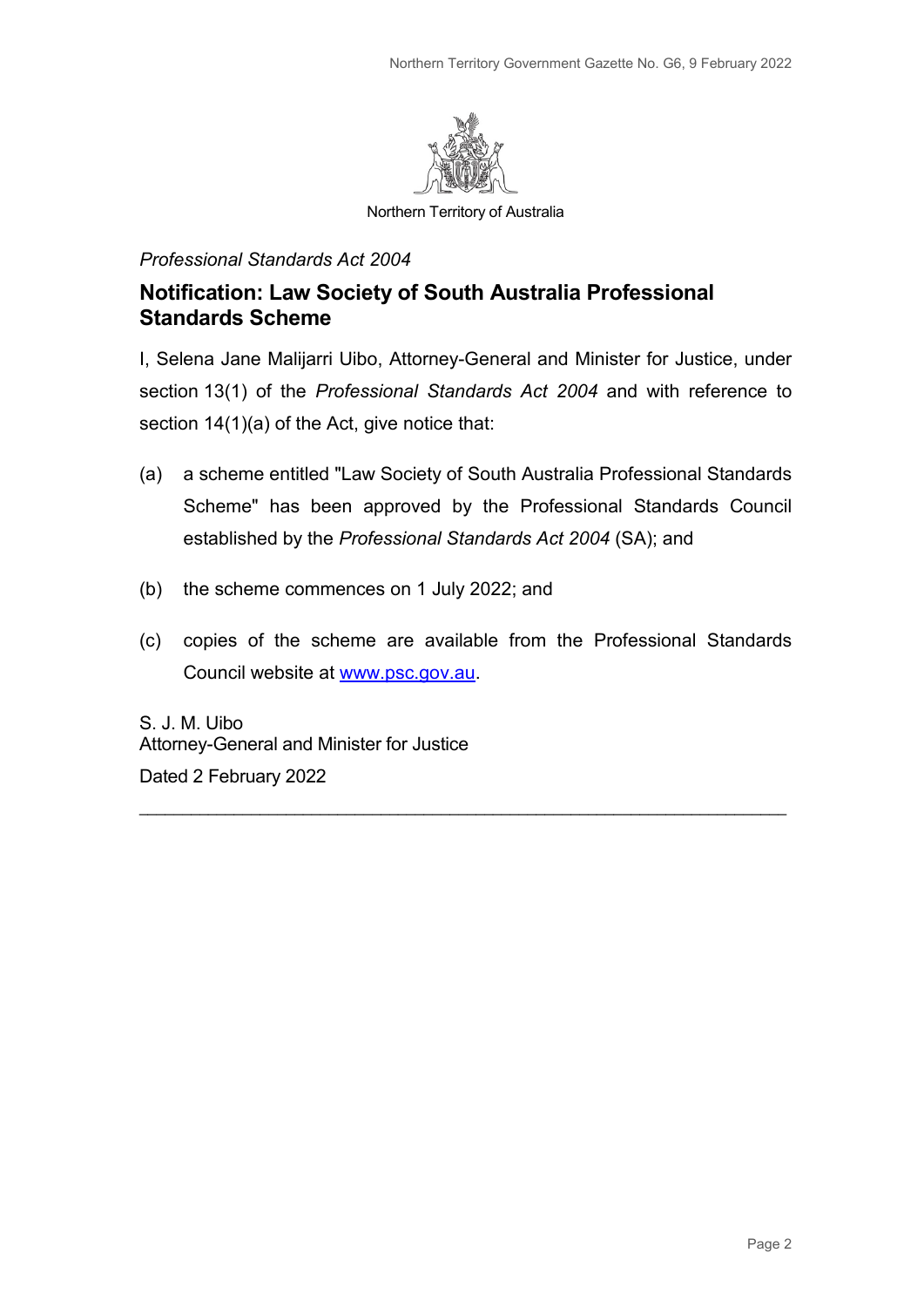

Northern Territory of Australia

*Medicines, Poisons and Therapeutic Goods Act 2012*

#### **Revocation of Qualifications and Qualifications for Pharmacist to Supply and Administer Schedule 4 Vaccine**

I, Hugh Crosbie Heggie, Chief Health Officer:

- (a) under section 62 of the *Medicines, Poisons and Therapeutic Goods Act 2012* (the *Act*) and with reference to section 43 of the *Interpretation Act 1978*, revoke the qualifications prescribed for section 62 of the Act by instrument entitled "Qualifications Prescribed for Pharmacist to Supply and Administer Schedule 4 Vaccine" dated 11 May 2020 and published in *Gazette* No. S30 of 12 May 2020; and
- (b) for section 62 of the Act, prescribe the qualifications set out in the **Schedule**

H. C. Heggie Chief Health Officer

Dated 4 February 2022

#### **Schedule**

- 1 To supply or administer a vaccination to a person who is 18 years of age or older the pharmacist must:
	- (a) hold:
		- (i) registration with the Pharmacy Board of Australia without any condition or undertaking that may limit delivery of clinical services directly to patients; and
		- (ii) a certificate of completion for the Australasian Society of Clinical Immunology and Allergy (ASCIA) "Anaphylaxis etraining for pharmacists" course that is current as at the vaccination date; and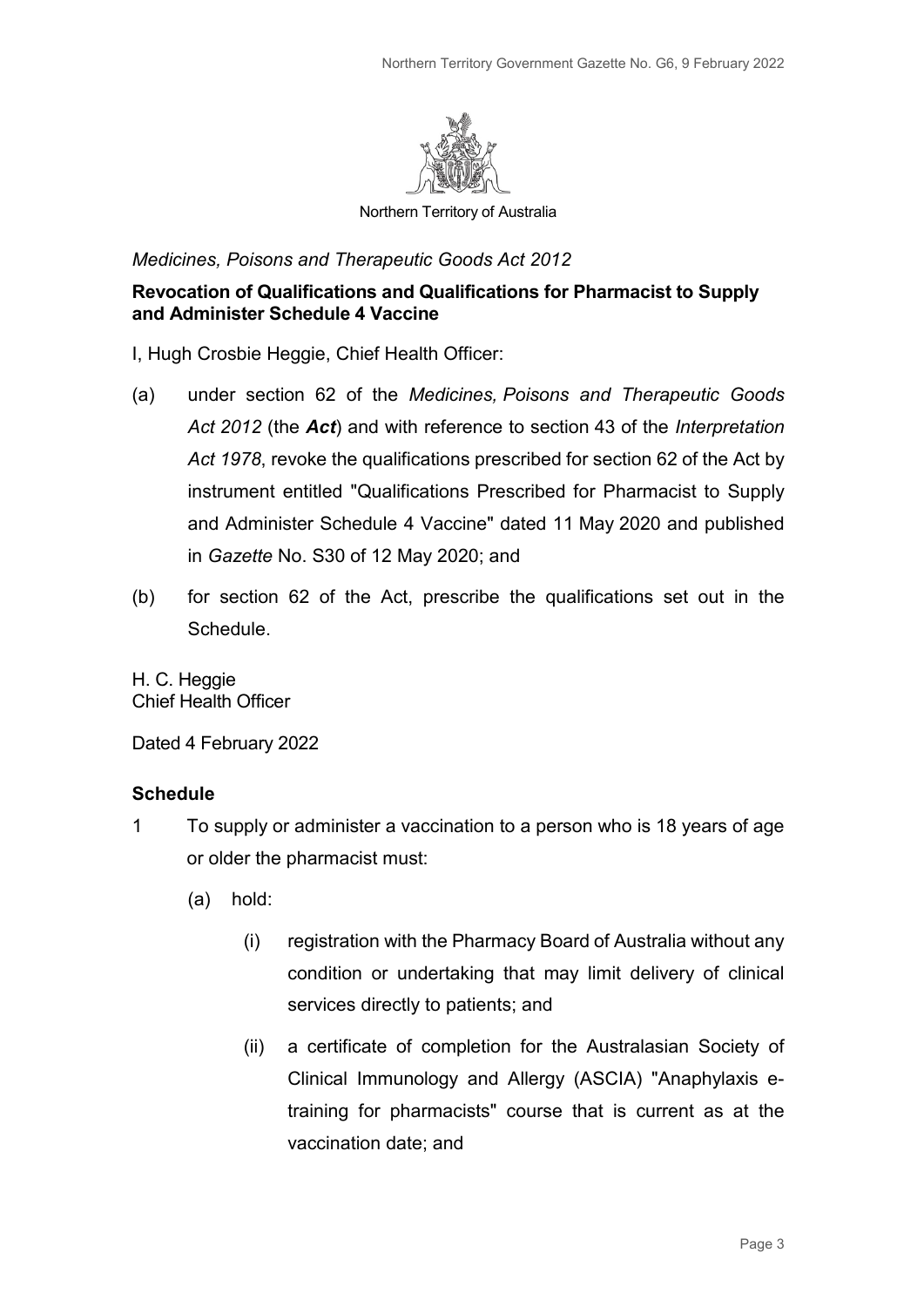- (b) hold one or more of the following first aid certificates which is current as at the vaccination date:
	- (i) a Basic Life Support Certificate (HLTAID010);
	- (ii) a Basic Life Support Certificate (HLTAID002);
	- (iii) a Provide First Aid Certificate (HLTAID011);
	- (iv) a Provide First Aid Certificate (HLTAID003); and
- (c) comply with the continuing professional development requirements to maintain registration as a pharmacist that relate to the delivery of immunisation services; and
- (d) have successfully completed one or more of the following:
	- (i) APPIMM806A Manage the delivery and administration of injections and immunisations - Pharmaceutical Society of Australia;
	- (ii) 10455NAT Course in conduct immunisation services within a community pharmacy environment - Pharmacy Guild of Australia;
	- (iii) a training program accredited to meet the standards set by the Australian Pharmacy Council's "Standards for the Accreditation of Programs to Support Pharmacist Administration of Vaccines".

*Note for clause 1(d)(iii)*

*This course is required to include training for the influenza, measles, mumps, rubella and diphtheria, tetanus, pertussis vaccines.*

2 To supply or administer a vaccination to a person who is under the age of 18 years, the pharmacist must:

\_\_\_\_\_\_\_\_\_\_\_\_\_\_\_\_\_\_\_\_\_\_\_\_\_\_\_\_\_\_\_\_\_\_\_\_\_\_\_\_\_\_\_\_\_\_\_\_\_\_\_\_\_\_\_\_\_\_\_\_\_\_\_\_\_\_\_\_\_\_\_\_\_\_\_

- (a) have successfully completed a training module accredited to meet the standards set by the Australian Pharmacy Council's "Standards for the Accreditation of Programs to Support Pharmacist Administration of Vaccines" that includes childhood vaccination; and
- (b) have the qualifications specified in clause (1).